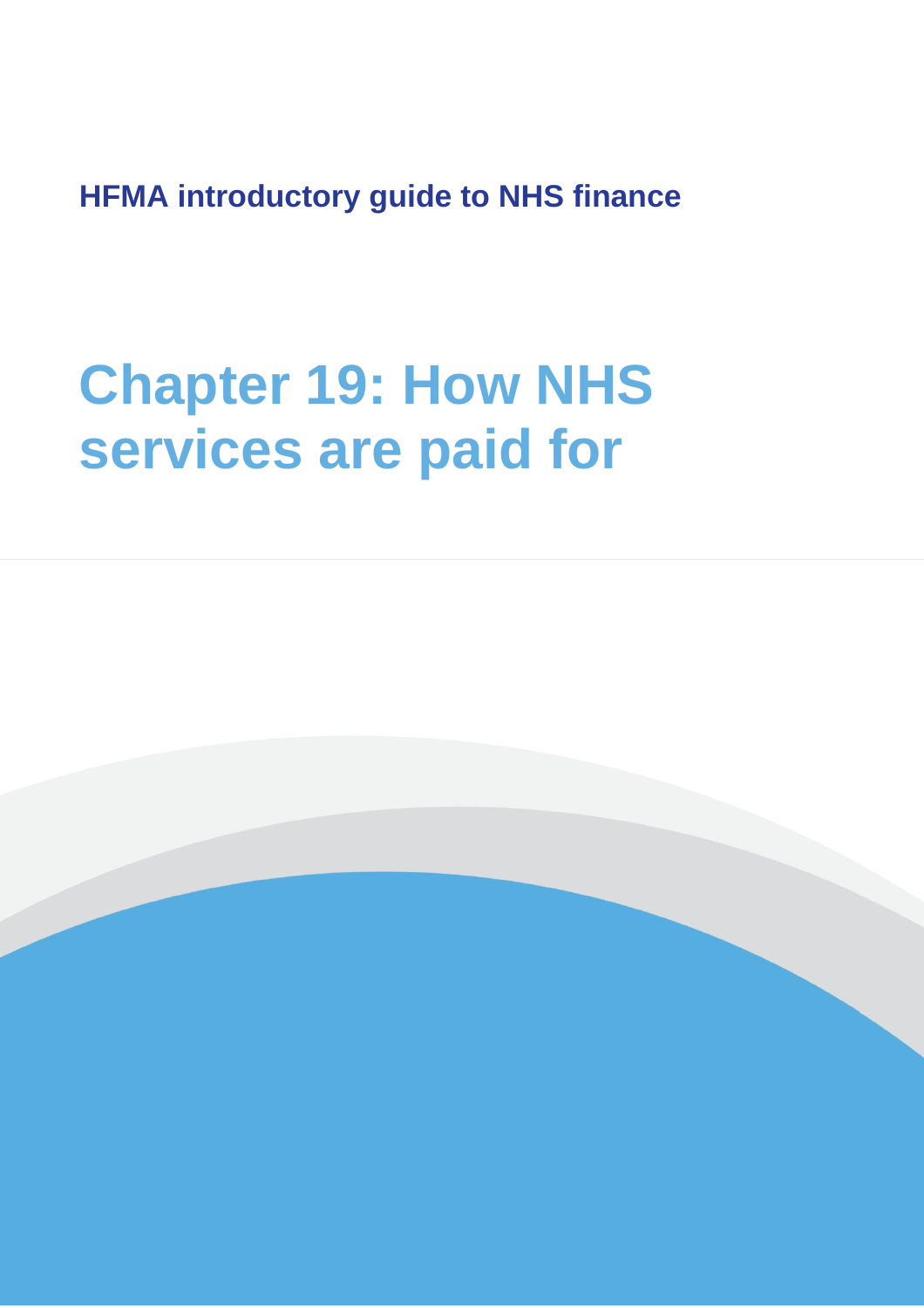# **Chapter 19: How NHS services are paid for**

# **Overview**

**This chapter sets out how funding is transferred from commissioners to providers of healthcare services. It considers the evolution of payment mechanisms, the legal framework surrounding them and the way in which payments can be used to influence behaviour.** 

**This chapter considers the history of payment mechanisms in the NHS, to give context to the current approach and then describes the aligned payment and incentive approach used to transfer funds to acute, mental health, community and ambulance services. Primary care funding flows are covered in chapter 6.**

# **19.1 What is a payment mechanism?**

A payment mechanism is a system of financial flows to move money around the health service and is used to reimburse providers of NHS healthcare in England. The payment mechanism can be used to incentivise provider and healthcare system behaviour, depending upon current priorities. The payment mechanism sets out all of the elements that contribute to the payment amount, such as activity undertaken, quality of care and patient outcomes, as well as any penalty regime for under or non-achievement. The NHS standard contract described in chapter 16 plays an important role in supporting the application of the payment mechanism, through setting out the conditions that apply in a particular context.

The NHS has traditionally used a combination of different payment mechanisms across all services but, from 2022/23 the majority of secondary care services have moved on to a single payment mechanism, the aligned payment and incentive approach.

# **19.2 Types of payment mechanism**

#### **Activity based payment**

An activity-based payment is a sum linked to either a single unit of care, such as an outpatient appointment or a spell (a continuous period of time spent as a patient within a trust), or a pathway, where a number of related units are linked together as one. Acute care and ambulance services have traditionally been paid on this basis.

#### **Block payment**

A block payment is a lump sum amount that covers all activity undertaken. Payments for all services are bundled together and it is not directly linked to activity levels. Community health and mental health services have traditionally been paid on this basis.

#### **Blended payment**

NHS England and NHS Improvement have introduced a blended payment approach for the majority of activity across all secondary and tertiary care settings from 2022/23. This is made up of a fixed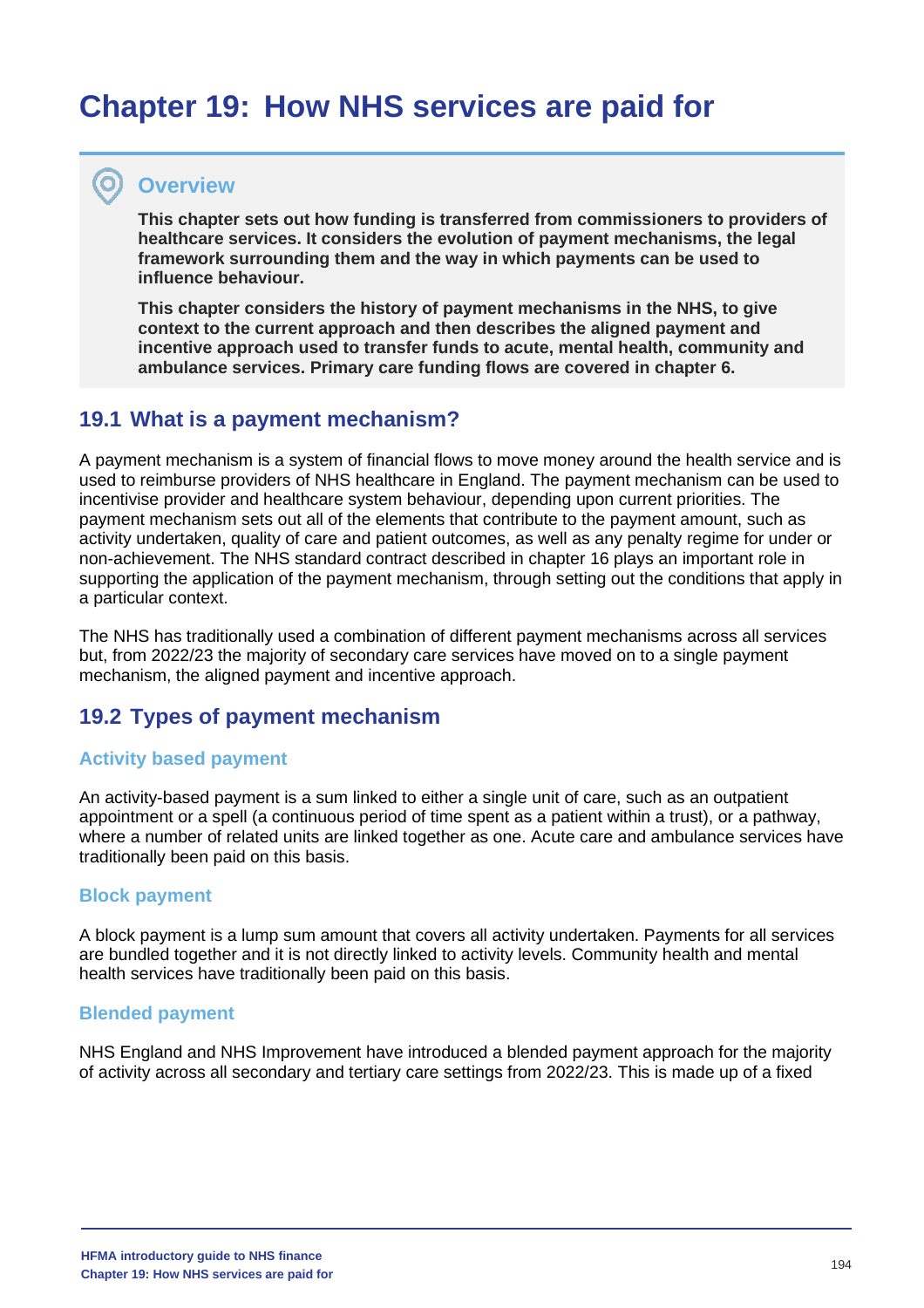payment, similar to a block, with a variable element to address particular policy issues. More information is included later in the chapter.

# **19.3 Evolution of payment mechanisms**

#### **Payment by results**

The first payment mechanism – payment by results (PbR) was a key element in the NHS reform agenda set out in the Labour Government's 2000 NHS Plan. The Government at the time wanted to be sure that the large increases in resources that it planned over a five-year period would be used to develop and deliver a higher volume and quality of clinical services. To achieve this aim there needed to be a financial system that contained the right balance of reward, incentive and equity – hence the introduction of PbR.

PbR was originally designed to bring about fundamental change to the way funds moved between commissioners and providers for the payment of secondary care services. PbR does not affect the way funds flow to commissioners: CCGs receive an allocation with which to purchase healthcare for the patients registered with their constituent practices. However, in simple terms, it affects the way that commissioners spend that allocation as they pay providers for each patient seen or treated in many cases, at the national pre-set rate. Therefore, if more patients are treated than originally planned, the commissioner will spend more money, causing a budgetary pressure for the commissioner.

PbR affected the income received by providers - they were paid for the actual work they did, often at a national pre-set rate, or tariff. Therefore, if more or less patients were treated than planned, the provider may have had more or less income than anticipated.

#### **National tariff**

Prior to the Health and Social Care Act 2012, national prices were set by DHSC. The Act transferred the responsibility of the NHS payment system to NHS England and NHS Improvement (Monitor, as it was at the time). The national tariff was developed and introduced in 2014 with the intention that it would support both commissioners and providers to address the challenges facing them, in three ways:

- by offering more freedom to encourage the development of new service models
- by providing greater financial certainty to underpin effective planning
- by maintaining incentives to provide care more efficiently.

The national tariff is a legal framework that covers prices for treatments and procedures, the methodology for setting them and the underpinning rules. Under the national tariff, payments made to providers of care for NHS patients, be they from the NHS, private or independent sector, are linked to the activity and services actually provided. For most secondary care activity, payment is based on a national pre-set price for a defined measure of output or activity while recognising the type, mix, complexity and severity of the treatment provided.

Prior to 2022/23, the national tariff primarily covered elective (including outpatients) and non-elective acute care (including urgent and emergency care), and ambulance services. It did not cover all healthcare services but for those services included within it, the rules of the tariff had to be followed. However, there was provision within the tariff for local variation to prices and currencies, through an agreed process. This flexibility was included to enable service transformation or to incentivise a different service mix, for example.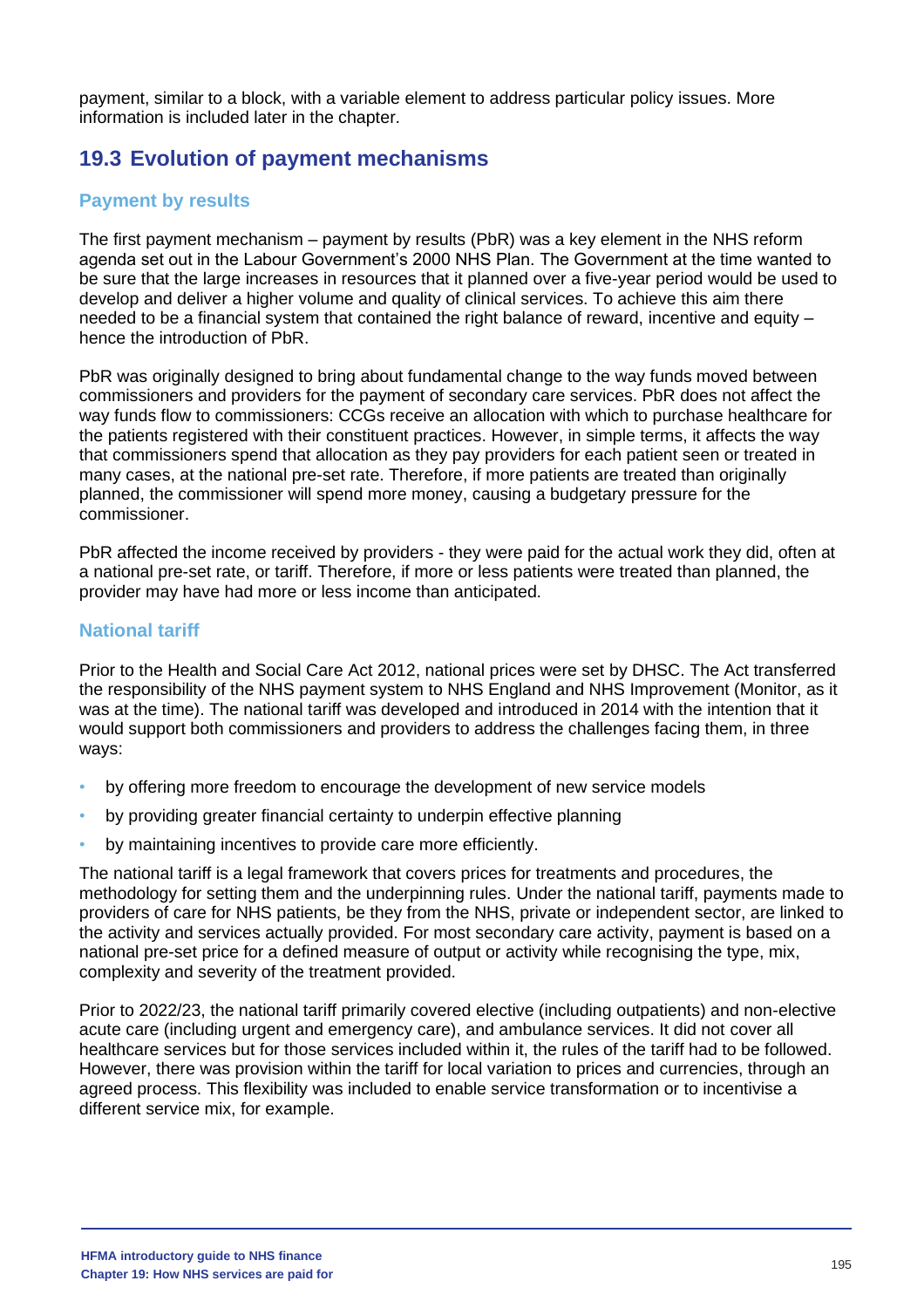The national tariff also set out the national efficiency requirement which applied to all secondary healthcare services. Billing, payment and activity reporting processes were set out in the national tariff document, along with payment for NHS funded services provided by local authorities. All licensed healthcare providers were required to comply with the national tariff and provide information to support its development.

#### **Covid-19 arrangements**

The local administration of the national tariff created a significant number of transactions, reconciliations, and queries in order to ensure that the correct activity was being charged to the correct commissioner, within the agreed contract terms.

The Covid-19 pandemic completely disrupted the normal flow of activity within the NHS, forcing the cancellation of routine procedures and elective care, as well as the repurposing of facilities and the redeployment of staff to support Covid-19 patients. The national tariff could not be used in this situation as organisations had little certainty over activity and had to respond to the changing demands of the pandemic. The enforced drop in activity would have created significant deficits if tariff payments had been maintained.

As a consequence, all organisations were moved to a block payment based upon their month 9 agreement of balances process from 2019/20, which was the most recent agreed position at the time. This simplification of the financial regime allowed the NHS to focus on the immediate needs of the pandemic. It freed up staff normally employed in transactional finance roles to support their clinical colleagues and it allowed organisations to work freely together without the normal financial barriers to cooperation.

While it was accepted that the simplified financial regime was not sustainable and may be causing wastage, many welcomed the reduction in transactional processing that freed up staff to focus on more transformational work. In addition, the positive outcomes of effectively removing financial barriers were something that the NHS wished to retain, driving the next, and most recent, change to the payment system.

#### **Aligned payment and incentive approach**

The 2019/20 national tariff introduced blended payments for emergency care and some mental health services, with the intention that the approach would be gradually expanded to other services in future years. However, with the move away from an activity-based approach due to Covid-19, an opportunity has arisen to move quicker.

The *2022/23 national tariff payment system<sup>253</sup>* moves almost all secondary healthcare services, including acute, community, ambulance and mental health onto an aligned payments and incentive approach which builds on the blended payments introduced in 2019/20. The approach covers all contracts between providers and commissioners in the same system, as well as all contracts over £30m where providers and commissioners are in different systems. The £30m threshold is based upon ICB level contracts, requiring CCGs to work together in their ICB footprints. All specialised commissioning activity will be covered by these arrangements.

A blended payment is made up of a fixed and variable element. The fixed payment is to be locally determined and does not need to be built from individual prices/tariffs. This element of the payment makes up the majority of the value. Ultimately, it is expected to be based on the costs of delivering a level of activity that conforms to the ICS system plan. However, in 2022/23, it is expected that the fixed element will be based upon the amounts paid in the second half of 2021/22 for simplicity and stability of NHS organisations. The payment value is expected to evolve over time to become more reflective of the actual costs of delivering the defined activity.

<sup>253</sup> NHS, *2022/23 national [tariff payment system,](https://www.england.nhs.uk/wp-content/uploads/2020/11/22-23-National-tariff-payment-system.pdf)* March 2022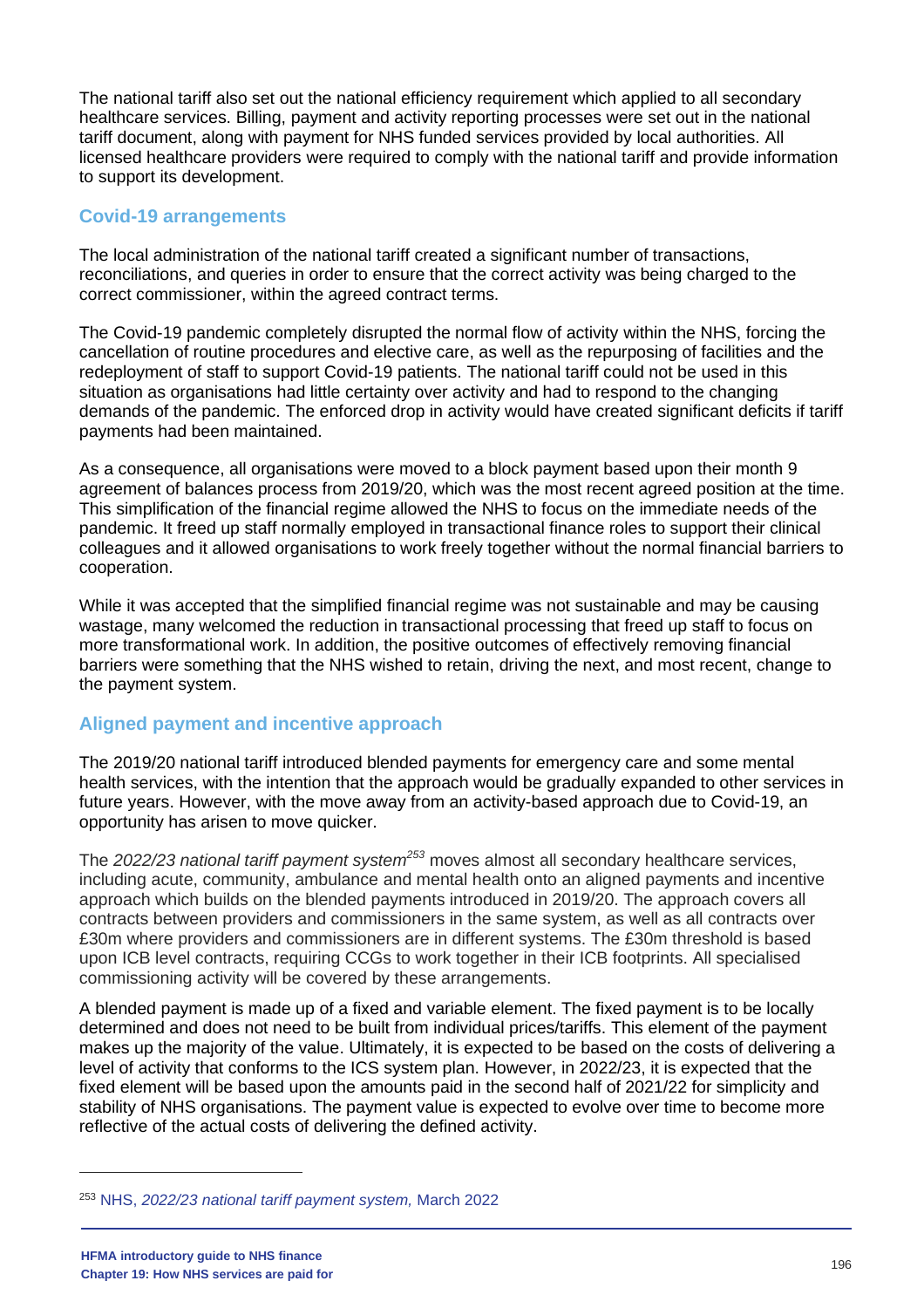Prices have still been published, as in previous tariffs, but they are mostly to be used for guidance rather than mandated for use. These prices could also be used where blended payments do not apply, for example, contracts below the threshold value.

The variable element can be used to incentivise specified activity or quality objectives. In 2022/23, the variable element is being used to support national efforts around elective recovery.

There will still need to be some national prices due to the conditions of the *Health and Social Care Act 2012*. These are considered to be appropriate for diagnostic imaging services.

Any independent sector activity commissioned through a national framework, or subcontracted by NHS providers, would be based on published tariff prices.

The aligned payment and incentive approach is designed to support:

- more efficient allocation of resources, including a focus on health maintenance and prevention activities
- collaborative system behaviours and collective management of system financial resources
- a focus on patient value, high quality care and good patient outcomes
- transparency and accountability to provide assurance that resources are being put to best use.

However, there is a danger that moving to fixed payments could reduce accountability and visibility of how resources are spent locally. The aligned payment and incentive approach will continue to evolve after implementation, to ensure that it meets the objectives set out.

# **19.4 Importance of currency**

For the payment mechanism to work, it is important to decide what is being paid for – what is the unit of healthcare or 'currency'? Different parts of the NHS use different currencies to best reflect the way that patients are treated, and care delivered. The healthcare resource group (HRG) is the currency used for admitted patient care (covering a spell of care from admission to discharge), procedures undertaken in outpatients and accident and emergency attendances.

HRGs group services that are clinically similar and require similar resources for treatment and care. The HRG applies to a procedure or treatment regardless of where it takes place and supports the provision of components of healthcare outside of hospitals through the use of 'unbundled tariffs' whereby the payment or tariff can be shared between different providers. It provides the ability to differentiate between procedures and treatments, recognising the different costs associated with treating patients of different ages, those with multiple co-morbidities (related chronic illnesses) or where there are additional complications.

The currency for outpatient attendances is the attendance itself, split between first and follow-up attendances, the broad medical area (defined by a treatment function code) and whether the attendance relates to a single professional or a multi-professional team.

The currency used for adult mental health and learning disability services is the 'care cluster'. It describes the common needs of a group of patients/ service users over a period of time. Each of the 21 clusters includes a number of different diagnostic codes; the 'mental health clustering tool' enables service users to be matched with the appropriate cluster. However, clustering has not been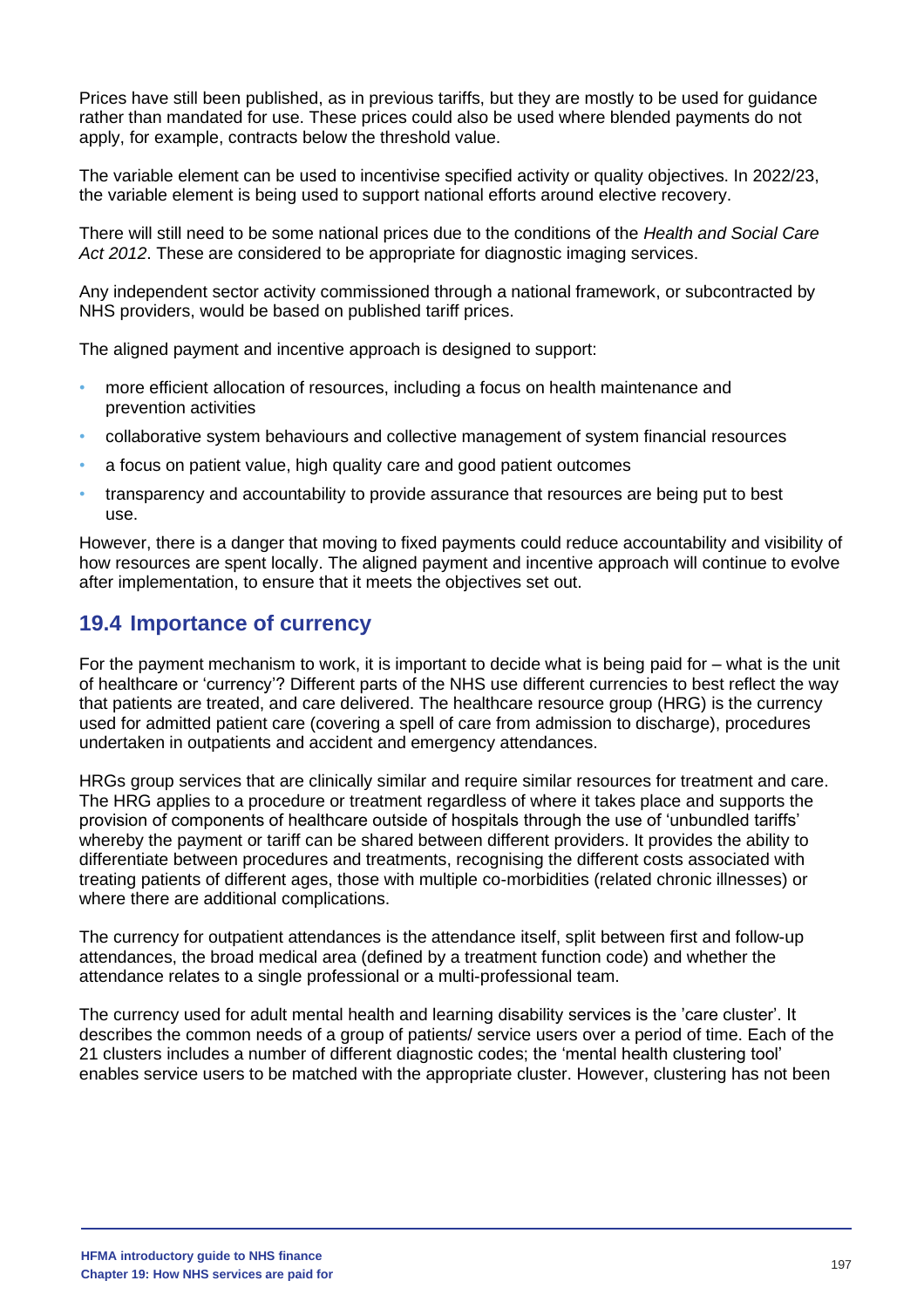universally adopted across the sector. NHS England and NHS Improvement are currently working to develop a new mental health currency model.

NHS community health services do not yet have a defined currency model. Work is ongoing to develop currencies that reflect the way in which care is delivered in this sector, recognising that care tends to be over a longer period with multiple interventions as people manage long term conditions. This is similar to mental health services and currencies for the two sectors are being developed to complement each other.

For ambulance services, four broad activities are used as the currency here:

- 1. urgent and emergency care calls answered
- 2. hear and treat/ refer
- 3. see and treat/ refer
- 4. see, treat and convey.

Prices per call (1), per patient (2) and per incident (3 and 4) are locally agreed.

Currencies do not have to have a payment attached but they provide an agreed way to count and measure activity. They therefore underpin all payment mechanisms where it is necessary to understand activity in order to fund a service at the correct level.

# **19.5 Setting the national tariff**

#### **Legal framework**

The *Health and Social Care Act 2012* means that the process of producing the national tariff and the associated documents is set out in law. NHS England and NHS Improvement work to a staged process for the development and publication of the *National tariff*<sup>254</sup> document as set out in figure 9:

**Figure 9: Development of the** *National tariff*



<sup>254</sup> The *Health and Social Care Act 2012* requires the document to be called the 'national tariff'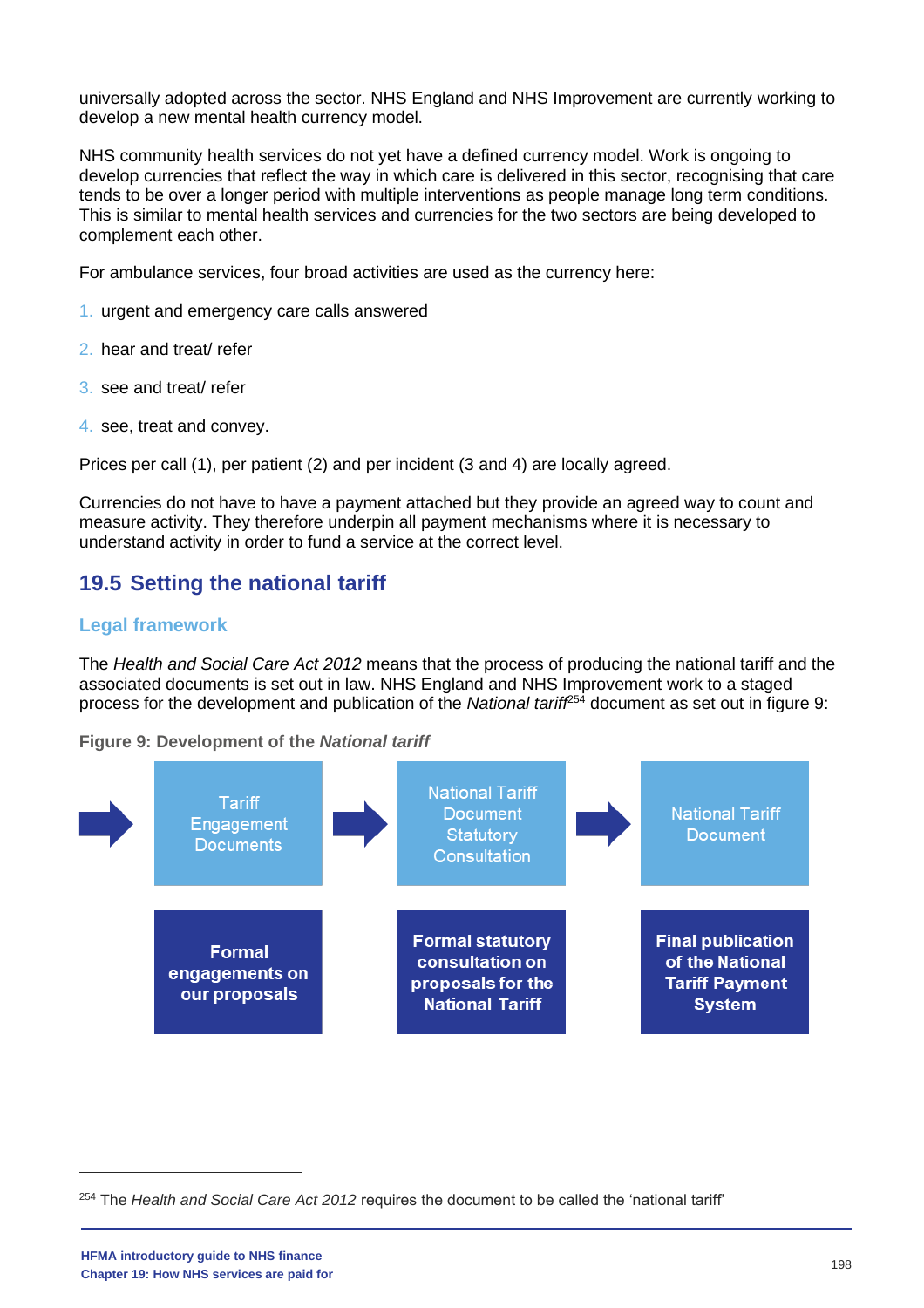The stages, timing and documents and their statutory basis are set out in the table below:

| <b>Stage</b>                       | <b>Documents Released</b>                                                                          | <b>Statutory Basis</b>                                |
|------------------------------------|----------------------------------------------------------------------------------------------------|-------------------------------------------------------|
| National tariff engagement         | Tariff engagement documents                                                                        | Not applicable                                        |
| Statutory consultation             | <b>Proposed National tariff</b><br>document for the coming year<br>including proposed final prices | Section 119 of the Health and<br>Social Care Act 2012 |
| Publication of the National tariff | <b>Final National tariff document</b><br>for the coming financial year                             | Section 116 of the Health and<br>Social Care Act 2012 |

**Table 10: Basis for development of the** *National tariff*

The publication the '*National tariff document* (NTD)' is fundamental here. It details:

- the services covered by the payment mechanism and their prices where applicable
- how the prices have been calculated
- variations to nationally set prices
- how and when the local agreement of a change to a national price may be appropriate
- the underpinning rules associated with payment.

#### **Proposed legislative changes to the national tariff payment system**

The *Health and Care Act 2022<sup>255</sup>* sets out a number of changes to the legislation surrounding NHS payments, to support the move to system working and an aligned payment and incentive approach.

The national tariff will be replaced by the NHS payment scheme. NHS England will publish a document called the NHS payment scheme containing the rules for determining the price that is payable by a commissioner for the provision of health care services or public health functions. Both commissioners and providers must comply with the rules.

The rules may:

- specify prices
- amounts, formulae or other matters on which prices are to be determined
- provide for prices to be determined for or by reference to components or groups of services
- make different provision for different services or provision for some services and not others
- make different provision for the same service depending on different circumstances.

The rules may allow for or require local agreement of prices. NHS England will need to take into account the different costs incurred in providing services and differences between providers in order to ensure a fair level of pay.

Before publishing the rules, NHS England must undertake a consultation process (of at least 28 days) with all ICBs and provider bodies as well as any other person or body that is considered

<sup>255</sup> UK Parliament, *[Health and Care Bill](https://bills.parliament.uk/bills/3022)*, July 2021– the Act was not available to reference at time of publication